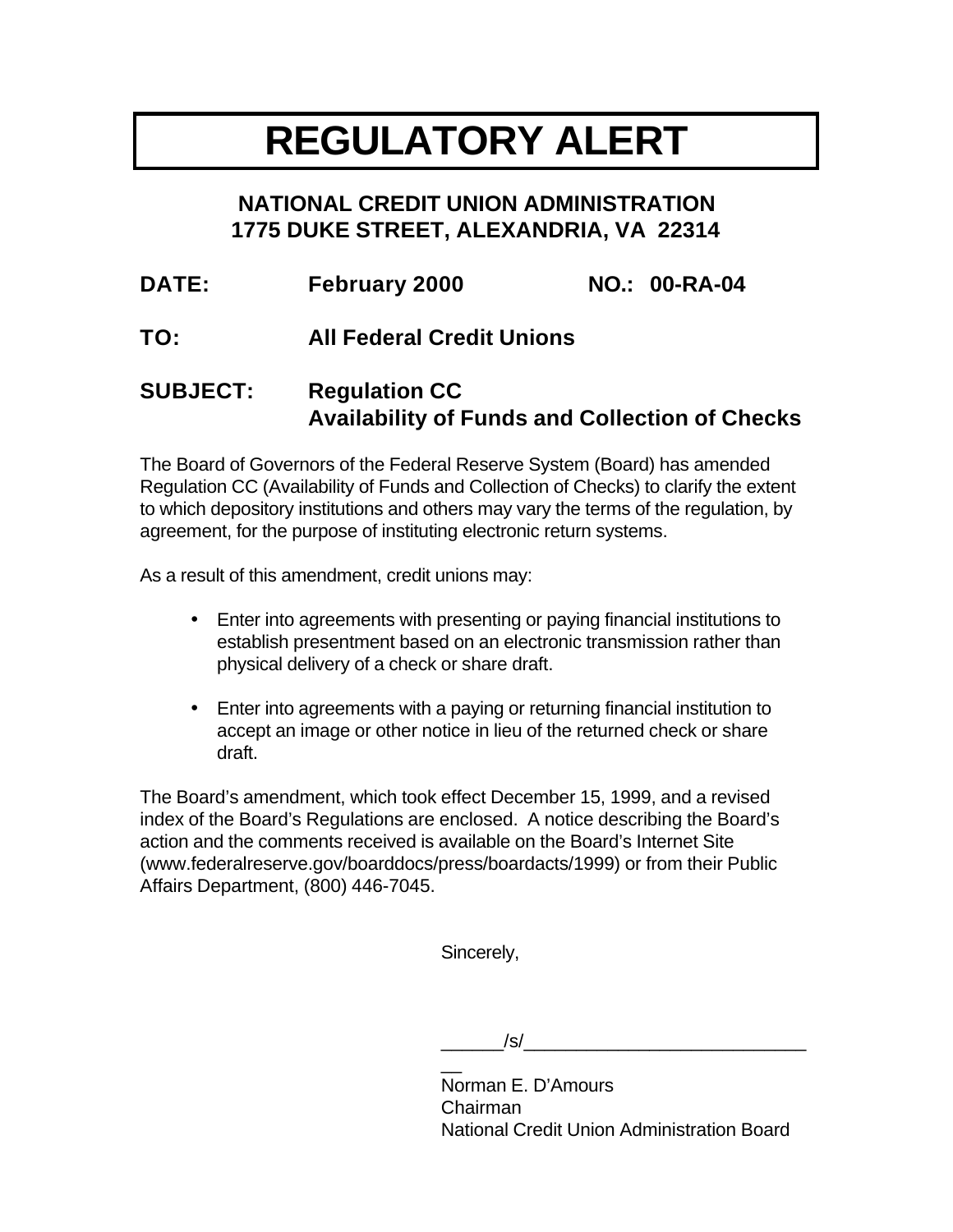#### Federal Reserve Bank of Richmond - Regulation CC - (Electronic Retums) - Docket No. R-1034 - October 27, 1999

For the reasons set forth in the preamble, 12 CFR Part 229 is amended [effective December 15, 1999j as set forth below:

### **PART 229--AVAELABILITY OF FUNDS AND COLLEMON OF CHECKS (REGULAUON** CC)

1. The authority citation for part 229 continues to read as follows:

**Authority:** 12 U.S. C. 4001 et s . jeq

2. In § 229.36, paragraph (c) is removed and reserved.

3. In Appendix E, under section XXII, paragraph C. is removed and reserved.

4. In Appendix E, under section XXIII, new paragraphs C.9. and C. 10. are added to read as follows:

#### XXIII. Section 229.37 Variations by Agreement

C.

9. A presenting bank and a paying bank may agree that presentment takes place when the paying bank receives an electronic transmission of information describing the check rather than upon delivery of the physical check. (See §  $229.36(b)$ .)

10. A depositary bank may agree with a paying or returning bank to accept an image or other notice in lieu of a returned check even when the check is available for return under this part. Except to the extent that other parties interested in the check assent to or are bound by the variation of the notice-in-lieu provisions of this part, banks entering into such an agreement may be responsible under this part or other applicable law to other interested parties for any losses caused by the handling of a returned check under the agreement. (See §§ 229.30(f), 229.31(f), 229.38(a).)

*Board of Governors of the Federal Reserve System, October 27, 1999.*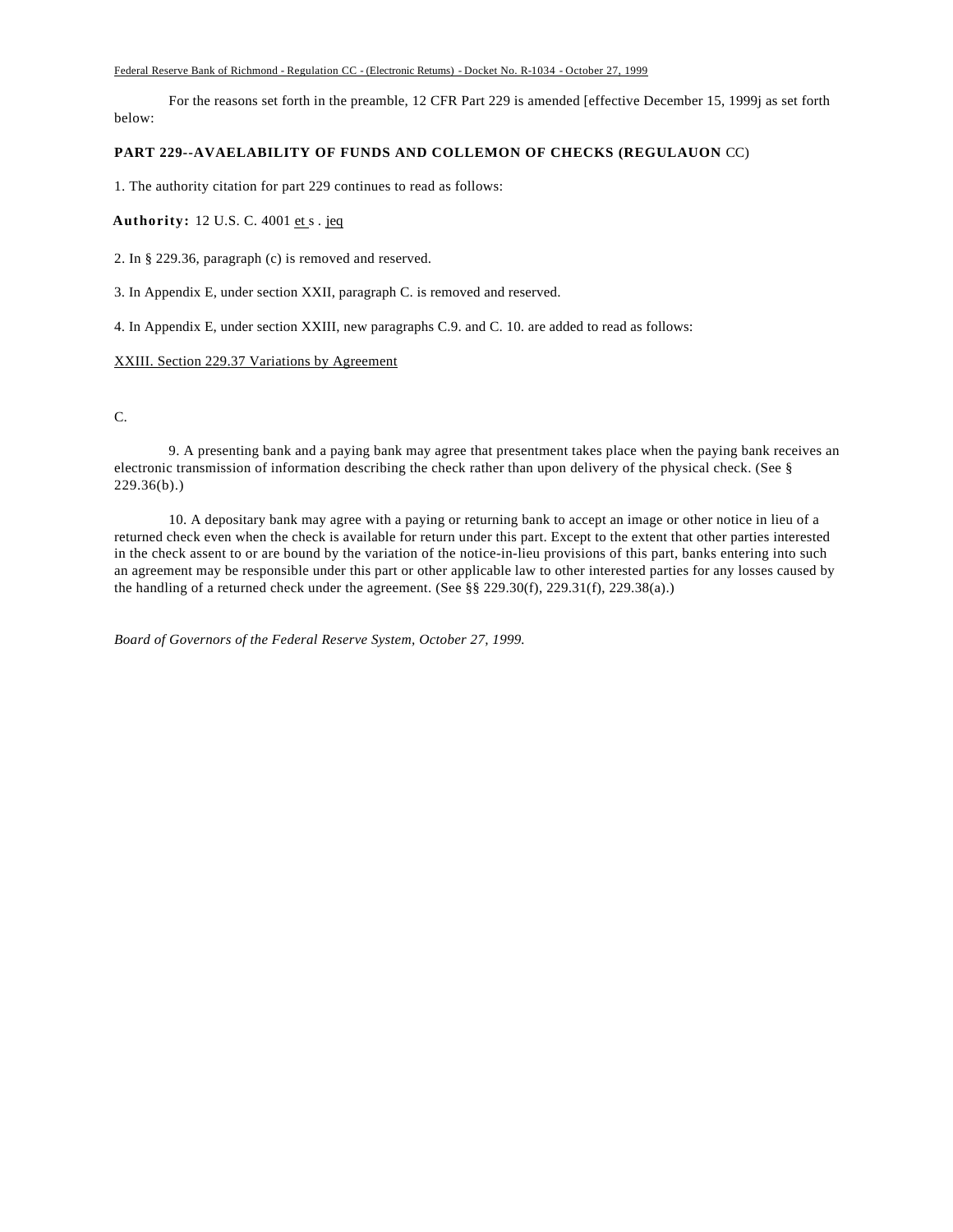# REGULATIONS of the BOARD OF GOVERNORS OF THE FEDERAL RESERVE SYSTEM

| Title<br>Date" |                                                               |                    |  |
|----------------|---------------------------------------------------------------|--------------------|--|
|                | A Extensions of Credit by Federal Reserve Banks               | August 1999        |  |
|                | <b>B</b> Equal Credit Opportunity                             | May 1998           |  |
|                | Commentary                                                    | November 1996      |  |
|                | Amendments to Commentary                                      | February 1998      |  |
|                | C Home Mortgage Disclosure                                    | December 1998      |  |
|                | Commentary                                                    | February 1996      |  |
|                | Amendments to Commentary                                      | February 1998      |  |
|                | Amendments to Commentary                                      | December 17, 1998  |  |
|                | D Reserve Requirements of Depository Institutions             | April 1997         |  |
|                | Amendments                                                    | December 1998      |  |
|                | Amendments                                                    | September 28, 1999 |  |
|                | <b>E</b> Electronic Fund Transfers                            | <b>July 1996</b>   |  |
|                | Amendments                                                    | November 1998      |  |
|                | Commentary                                                    | August 1996        |  |
| F              | Limitations on Interbank Liabilities                          | February 1993      |  |
| $\ast$         | (Consolidated into Regulation U, effective April 1, 1998)     |                    |  |
| $\ast$         | Membership of State Banking Institutions in the               |                    |  |
|                | Federal Reserve System                                        | September 1998     |  |
|                | Amendments                                                    | December 1998      |  |
|                | Capital Adequacy Guidelines                                   | May 1999           |  |
| I              | Issue and Cancellation of Capital Stock of                    |                    |  |
|                | <b>Federal Reserve Banks</b>                                  | September 1998     |  |
| J              | Collection of Checks and Other Items by Federal Reserve Banks |                    |  |
|                | and Funds Transfers through Fedwire                           | January 1998       |  |
|                | K International Banking, Operations                           | January 1994       |  |
|                | Amendments                                                    | December 1998      |  |
|                | L Management Official Interlocks                              | September 1996     |  |
|                | M Consumer Leasing                                            | November 1998      |  |
|                | Commentary                                                    | June 1999          |  |
|                | N Relations with Foreign Banks and Bankers                    | February 13, 1962  |  |
| 0              | Loans to Executive Officers, Directors, and Principal         |                    |  |
|                | <b>Shareholders of Member Banks</b>                           | June 1994          |  |
|                | Amendments                                                    | Derembpr I PP8     |  |
|                | P (Rescinded October 1, 1998)                                 |                    |  |
|                | Q Prohibition Against the Payment of Interest on              |                    |  |
|                | <b>Demand Deposits</b>                                        | August 1993        |  |
|                | R (Rescinded December 6, 1996)                                |                    |  |

Supersedes index dated October 20, 1999.

For most regulatory pamphlets published by the Board of Governors, the publication date appears in the lower left corner of the inside front cover. **`ntle Date"**

| S Reimbursement for Providing Financial Records;            |                   |            |
|-------------------------------------------------------------|-------------------|------------|
| Record keeping Requirements for Certain Financial Records   | July 1996         |            |
| Amendment                                                   | November 14, 1996 |            |
| * Credit by Brokers and Dealers (Filed under Reg. U)        |                   | April 1998 |
| * Credit by Banks and Persons Other Than Brokers or Dealers |                   |            |
| for the Purpose of Purchasing or Carrying Margin Stocks     | April 1998        |            |